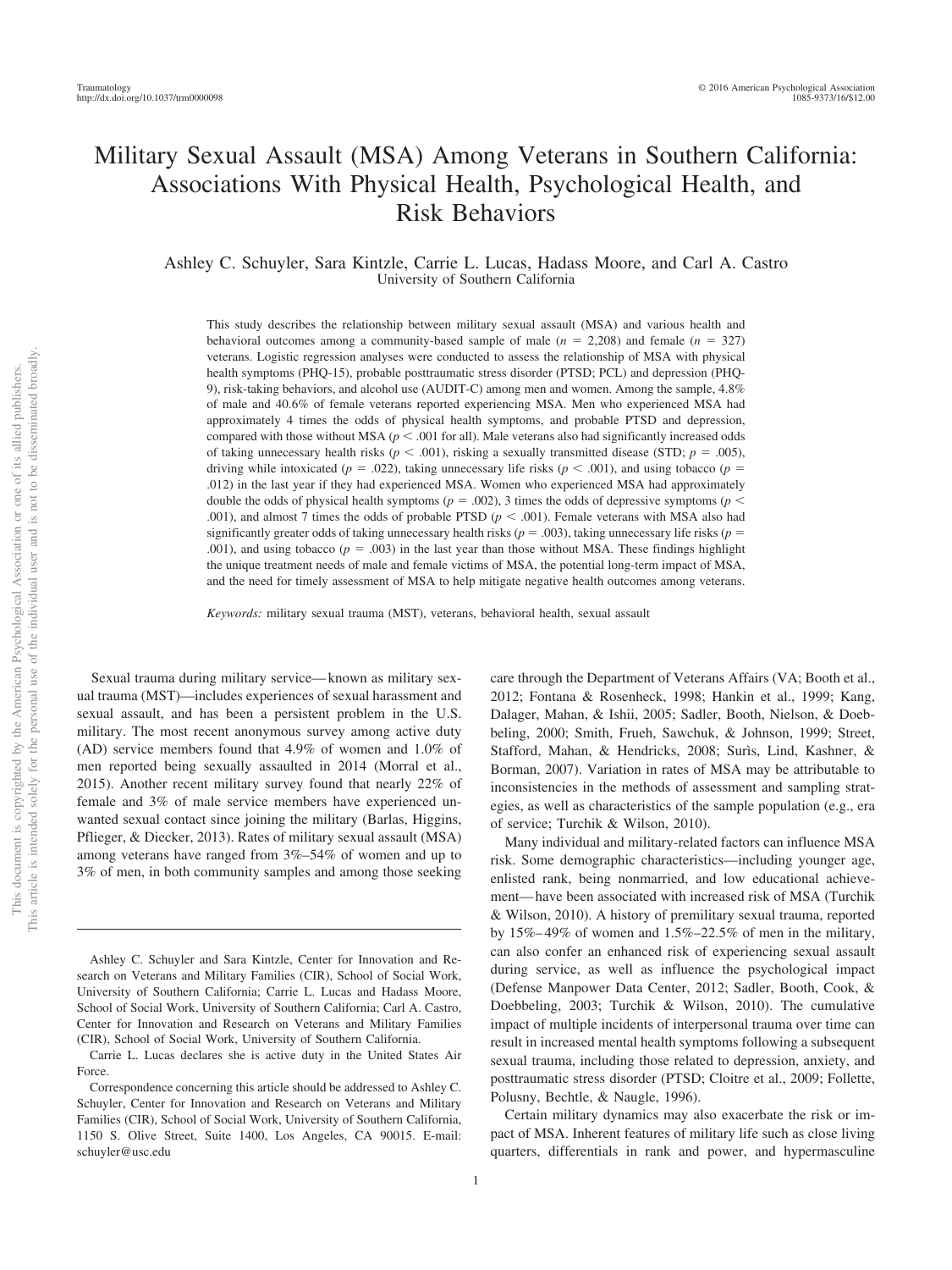culture, can contribute to environments which are conducive to sexual trauma (Castro, Kintzle, Schuyler, Lucas, & Warner, 2015; Hunter, 2007). Similarly, the nature of military deployments can compound the inherent characteristics of military culture to further contribute to risk (Burns, Grindlay, Holt, Manski, & Grossman, 2014). Unique dynamics of military life may also influence the impact of MSA on victims, as many victims of sexual assault must continue to work and live alongside perpetrators. Further, the experience of sexual trauma by a fellow service member conflicts with many of the military values that have been engrained within one's personal and military identity (Bell & Reardon, 2011; Hunter, 2007).

MSA has previously been associated with negative health outcomes among veterans. Experiences of MSA have been linked with a greater number of physical health symptoms (Frayne et al., 1999), poorer physical health status (Booth et al., 2012; Sadler et al., 2000; Skinner et al., 2000), and chronic health problems (Sadler, Booth, Mengeling, & Doebbeling, 2004), primarily among female veterans. Sexual trauma during service has also been linked to increased psychological distress and symptomatology, including PTSD, depression, and anxiety disorders (Kang et al., 2005; Kimerling et al., 2010; Surís & Lind, 2008). Some evidence suggests that sexual trauma in the military may be more likely to negatively impact health than sexual trauma in the civilian context (Himmelfarb, Yaeger, & Mintz, 2006; Surís, Lind, Kashner, Borman, & Petty, 2004) or other types of military trauma (Dutra et al., 2011; Fontana & Rosenheck, 1998).

MSA has been found to predict PTSD among both female and male victims (Luterek, Bittinger, & Simpson, 2011; Wolfe et al., 1998). It has also been associated with depression among veterans, particularly for women (Hankin et al., 1999; Kimerling et al., 2010; Maguen, Luxton, Skopp, & Madden, 2012; Surìs et al., 2007). Other psychological health problems associated with sexual trauma during service include eating disorders (Forman-Hoffman, Mengeling, Booth, Torner, & Sadler, 2012), sexual dysfunction and dissatisfaction (McCall-Hosenfeld, Liebschutz, Spiro, & Seaver, 2009; Turchik et al., 2012), suicidal thoughts, plans, and attempts (Bryan, Bryan, & Clemans, 2015; Stahlman et al., 2015), difficulties with adjustment (Katz, Bloor, Cojucar, & Draper, 2007), and other trauma symptoms such as interpersonal difficulties, dissociation, and emotional dysregulation (Bell & Reardon, 2011; Luterek et al., 2011).

Less is understood about the behavioral impact of MSA among veterans. Available research is largely focused on alcohol and substance use among female veterans who are victims of sexual trauma, and findings have been inconsistent. Some studies indicate that female veterans with a history of MSA report more problems with drinking or alcohol abuse than those without MSA (Hankin et al., 1999; Surìs et al., 2007), while others have failed to demonstrate a significant positive relationship between MSA and alcohol use (Booth, Mengeling, Torner, & Sadler, 2011; Creech & Borsari, 2014). Other studies among female veterans have indicated that a history of lifetime sexual assault (LSA) confers a greater risk of reporting smoking and alcohol use problems, similar to what has been found among civilians (Booth et al., 2011; Lang et al., 2003; Smith & Breiding, 2011).

While sparse, there is also some evidence linking experiences of sexual trauma with greater sexual risk among military personnel. Female veterans, as well as AD men and women, with a history of LSA have been found to demonstrate more risky sexual behavior than those without LSA, including a greater number of recent sexual partners and a greater frequency of having sex before knowing a partner's sexual history (Lang et al., 2003; Stahlman et al., 2014). In addition, female veterans with a history of MSA or MST have been found to have more diagnoses of sexually transmitted infections (STIs) than those with no sexual trauma, which can indicate sexual risk (Sadler, Mengeling, Syrop, Torner, & Booth, 2011; Turchik et al., 2012). Trading sex for goods or services has also been linked with experiences of MST among female veterans (Strauss et al., 2011).

There is little evidence describing sexual risk among male veterans in relation to sexual trauma. One study among OIF/OEF veterans found that men with a history of MST had nearly twice the odds of having an STI diagnosis, compared with men without MST (Turchik et al., 2012). Two studies have found that rates of HIV/AIDS are significantly higher among male veterans with MST, compared with those without (Kimerling, Gima, Smith, Street, & Frayne, 2007; Turchik et al., 2012). In addition, civilian research has demonstrated an association between experiences of sexual assault and sexual risk behaviors among men, including trading sex and having unprotected sex (Kalichman et al., 2001; McAndrew & Teitelman, 2008; Wells et al., 2015).

In exploring the impact of military sexual trauma on veterans' health and behavior, it is important to consider unique gender distinctions in both the experience and the effect on the victim. The context of sexual trauma may vary between men and women, and have a distinct influence on the health impact. For example, male victims of MST often report that the trauma involved more than one perpetrator, or was part of an initiation or hazing ritual, which is more common among men than women in the military (Hunter, 2007). Men who experience MSA perpetrated by other men may perceive the trauma as contradictory to their sense of masculinity or identity, which can play an important role in the resulting psychological effects (Peterson, Voller, Polusny, & Murdoch, 2011; Scarce, 1997; Walker, Archer, & Davies, 2005).

Emerging research describing specific gender distinctions in the impact of sexual trauma among veterans has produced mixed results. Some studies assessing MST, largely among VA samples of OIF/OEF veterans, have found that female victims are at greater risk of developing symptoms of depression and PTSD than male victims (Driscoll et al., 2015; Kimerling et al., 2007; Maguen, Cohen, et al., 2012; Shipherd, Pineles, Gradus, & Resick, 2009; Tiet, Leyva, Blau, Turchik, & Rosen, 2015). Concurrently, some research has suggested that men experience more serious psychological consequences following MST than women (Kang et al., 2005; O'Brien, Gaher, Pope, & Smiley, 2008). Among a sample of military personnel and veterans attending college, experiences of MSA during service were more strongly related to suicidal ideation and planning among men than among women (Bryan et al., 2015). This aligns with civilian research which suggests that men with a history of sexual assault report more symptoms of trauma and distress than women (Elliott, Mok, & Briere, 2004). There is also evidence suggesting that men and women who experience MST are at similar risk of developing PTSD (Kang et al., 2005). Thus, the relationships between gender, MSA, and related health and behavioral outcomes are complex and not well understood, warranting further exploration. In addition, few studies have specifically assessed the impact of MSA among both men and women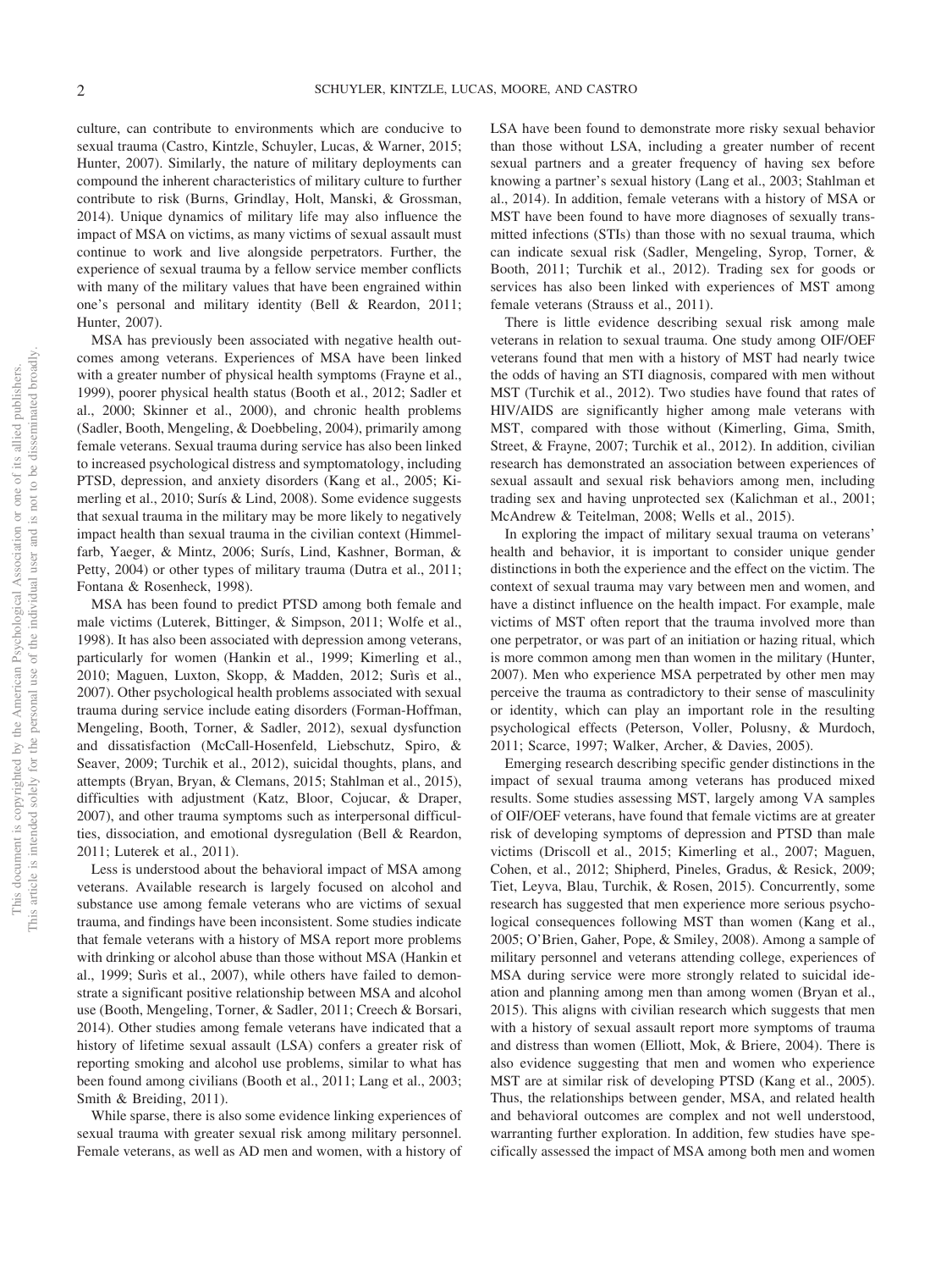with regards to health outcomes or risk behaviors, or examined these relationships across multiple eras of service.

The current analyses examine the prevalence of MSA as reported by male and female veterans residing in Southern California, and its association with various health and behavioral outcomes. Specifically, relationships between MSA and self-reported physical, depressive, and PTSD symptoms, and various risk behaviors, were explored. Results are examined by gender in an effort to provide insight into distinctions between male and female victims of MSA. The objective of the current analyses was to focus on MSA, rather than broader experiences of military sexual trauma (MST), due to the importance of delineating relationships between specific types of sexual trauma and related outcomes. Experiences of sexual assault and their impact are distinct from those related to sexual harassment, and thus it is critical to examine relationships that are specific to individual forms of sexual trauma. To our knowledge, this is the first analysis to examine MSA and related outcomes, as well as gender differences, among a community sample of male and female veterans living in Southern California.

## **Method**

## **Data and Participants**

Data for these analyses were obtained via two survey initiatives among veterans residing in two Southern California counties in 2013–2014. The surveys focused on exploring the needs of veterans across various aspects of life (e.g., health, housing, employment) among a nonprobabilistic, convenience sample of veterans. To ensure that the sample was representative, and to achieve maximum variability and generalizability among potential participants, a multiprong recruitment strategy was utilized within each county. The first two strategies involved collaboration with state and county agencies, which provided contact information for veterans who either reported residence in the state of California at their separation from the military, or who utilized county information call centers. Veterans were sent a copy of the survey link via e-mail, or mailed a paper copy to be completed and returned. A third sampling strategy involved collaboration with a national veterans' organization who identified members through county zip codes. Those living within the sampling area were e-mailed by the organization and invited to participate via an online survey link.

The fourth sampling strategy utilized partnerships with local agencies that serve veterans, and involved both online and onground methods. Local agencies sent veterans in their database e-mail invitations to take the online survey using the online survey link, and also worked with the study team to organize data collection events within their agency. This two-method approach was also utilized in a fifth sampling strategy, targeted at college veterans' agencies and organizations. A final sampling strategy utilized TV and print advertisements, public service announcements, and social media to establish a presence within the local communities. Participants received a \$15 gift card for completing the survey, which took an average of 60-90 min. All data collection procedures were approved by the research university's Institutional Review Board.

## **Measures**

**Military sexual assault (MSA).** The survey instrument assessed for experiences of military sexual trauma (MST) with the two-item screen utilized by the Department of Veterans Affairs (VA). Participants were asked to answer yes or no to the following questions:

During your military service: (a) Did you receive any uninvited and unwanted sexual attention, such as touching, cornering, pressure for sexual favors, or verbal remarks? (b) Did someone ever use force or threat of force to have sexual contact with you against your will?

Participants who endorsed experiencing forced sexual contact during military service were identified as victims of MSA.

**Physical health symptoms.** Physical health symptoms were measured using Patient Health Questionnaire (PHQ-15; Kroenke, Spitzer, & Williams, 2002). This self-report measure assesses the severity of 15 somatic symptoms or symptom clusters (e.g., gastrointestinal, musculoskeletal, cardiac, etc.), and items include the most prevalent *DSM-V* somatization disorder somatic symptoms (American Psychiatric Association, 2013). Participants were asked to rate the severity of symptoms over the previous 4 weeks on a 3-point scale:  $0 = not \, bottleneck \, at \, all, \, 1 = \, bottleneck \, a \, little, \, and \,$  $2 =$  *bothered a lot*. The total PHQ-15 score ranges from  $0-30$ , with a cutoff score of 10 indicating moderate to severe symptom severity. The PHQ-15 has previously been found to have good construct validity and internal consistency, and is considered a reliable and valid self-report measure for somatization in both health care settings and the general population (de Vroege, Hoedeman, Nuyen, Sijtsma, & van der Feltz-Cornelis, 2012; Kocalevent, Hinz, & Brähler, 2013; Kroenke et al., 2002; Kroenke, Spitzer, Williams, & Löwe, 2010). Data from the study sample indicated good reliability (Cronbach's  $\alpha = .89$ ).

**PTSD symptoms.** The PTSD Checklist (PCL; Weathers & Ford, 1996) was utilized to assess PTSD symptomatology. The PCL is a 17-item self-report measure in which respondents indicate how much they were bothered by particular symptoms within the previous 30 days. Responses are given on a Likert scale, ranging from  $0 = not$  *at all* to  $5 = extremely$ . Total scores range from 17– 85, with higher scores indicating greater PTSD symptomatology. Consistent with previous research among veterans (Scott et al., 2013; Street, Gradus, Giasson, Vogt, & Resick, 2013; Tanielian & Jaycox, 2008) a total score of 50 or more on the PCL was used to indicate probable PTSD. The PCL has demonstrated good psychometric properties, including internal consistency as well as convergent and discriminant validity, among previous samples of veterans (Wilkins, Lang, & Norman, 2011). Reliability scores from the current sample were excellent (Cronbach's  $\alpha$  = .98).

**Depressive symptoms.** The PHQ-9 (Spitzer, Kroenke, & Williams, 1999) was utilized to assess depressive symptoms. This nine-item self-report measure asks respondents to rate the frequency of depressive symptoms on a 4-point scale:  $0 = not at all$ to  $3 = all$  the time. Total scores range from 0 to 27, with the recommended score of 10 indicating depressive symptomatology. The PHQ-9 has previously demonstrated excellent psychometric properties (Kroenke, Spitzer, & Williams, 2001; Kroenke et al., 2010; Martin, Rief, Klaiberg, & Braehler, 2006), including an internal consistency of 0.90 or greater among prior veteran sam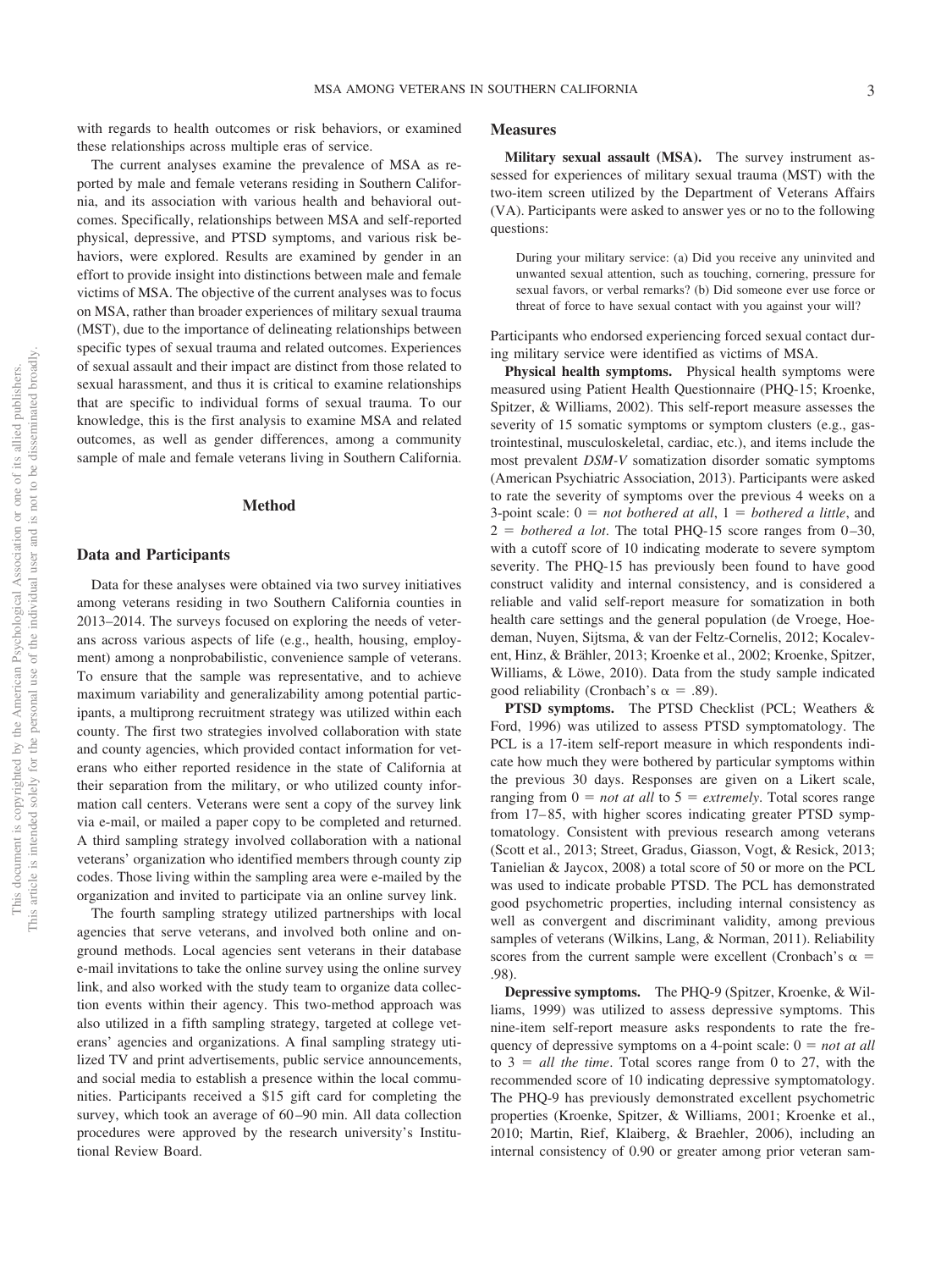ples (Afari et al., 2015; Hassija, Jakupcak, Maguen, & Shipherd, 2012). Data from the current sample indicated excellent reliability (Cronbach's  $\alpha = .94$ ).

**Risk behaviors.** Participants were asked about behavioral activities within the previous 12 months using 15 dichotomous (yes/no) items. The following six behaviors were chosen for the current analysis to represent various types of behavioral risk:

Have you engaged in any of the following activities in the last 12 months: (a) took unnecessary risks to life; (b) took unnecessary health risks; (c) risked getting a sexually transmitted disease; (d) drove after several drinks; (e) smoked tobacco; (f) used smokeless tobacco.

Variables related to tobacco were condensed into one dichotomous variable used to assess overall tobacco use. Risk behavior items used in this study have been previously assessed among activeduty soldiers (Adler, Britt, Castro, McGurk, & Bliese, 2011), and were originally developed based on comments made by soldiers recently returned from Iraq, during their postdeployment transition (Adler, Bliese, McGurk, Hoge, & Castro, 2009).

In addition, problematic drinking was assessed using the three alcohol consumption questions from the Alcohol Use Disorders Identification Test (AUDIT/AUDIT-C). Items on the AUDIT-C assess for drinking frequency and consumption. Each AUDIT-C question is scored from 0 to 4 points, and total scores can range from 0 to 12. For the current study, a cutoff score of 5 was chosen to indicate problematic drinking among men and women. The decision to use a higher cutoff score for the AUDIT-C was made in light of generally high rates of alcohol use among veterans, and the need to identify associations between MSA and more serious drinking problems, rather than alcohol use that is borderline or subthreshold. Previous research which has utilized a cutoff score of 5 or above has indicated good sensitivity (0.73–0.94) and moderate specificity (0.58 –0.88) among general population and primary care samples (Aalto, Tuunanen, Sillanaukee, & Seppä, 2006; Bush, Kivlahan, McDonell, Fihn, & Bradley, 1998; Dawson, Grant, Stinson, & Zhou, 2005; Rumpf, Hapke, Meyer, & John, 2002; Seale et al., 2006). Data from the current sample indicated good reliability (Cronbach's  $\alpha = .81$ ).

**Demographic and military-related factors.** Demographic and military-related variables utilized in these analyses included gender, age, race/ethnicity, marital status, and era of military service (i.e., pre-9/11 vs. post-9/11). Those veterans who reported any military service after September 11th, 2001 were categorized as post-9/11 veterans, and those who did not serve after this date were categorized as pre-9/11 veterans. Participants were asked questions related to demographic and military factors in the initial portion of the survey.

### **Analyses**

All analyses were conducted using IBM SPSS 22 data analysis software. The prevalence of MST among male and female veterans in our study was estimated as proportions of the total number of male and female veterans in the sample. Each MST-related variable was assessed for prevalence individually, and the variable indicating forced sexual contact was used to indicate MSA for the remaining analyses. Demographic and military-related factors were assessed and compared among men and women with and without MSA using cross-tabulations. Age was categorized into three groups:  $18-40$  years,  $41-60$  years, and 61 or more years. Marital status was classified as married and nonmarried (i.e., single, divorced, separated, widowed, or domestic partnership). The statistical significance of the relationships between MSA and demographic variables was determined using Pearson's chi-square test.

The prevalence of health and behavioral outcomes among male and female veterans with and without MSA were calculated using cross-tabulations. To determine the relationship between experiences of MSA and each outcome variable, binary logistic regressions with odds ratios were conducted for male and female samples. For each regression model, control variables included those demographic factors which were found to be significantly related to MSA among men and women in the first set of analyses. Odds ratios with 95% confidence intervals and adjusted *p* values are presented.

## **Results**

# **Sample Characteristics and Prevalence of Military Sexual Trauma**

A total of 2,208 male veterans and 327 female veterans completed the survey and were thus eligible for these analyses. Demographic characteristics, as well as the frequencies of military sexual harassment and assault and health and behavioral outcomes, are described in Table 1. Among veterans in the sample, 4.8% of men and 40.6% of women reported experiencing forced sexual contact (i.e., military sexual assault [MSA]).

The demographic characteristics of male and female veterans with and without MSA are described in Table 2. Male veterans' experiences of MSA were significantly associated with age  $(p =$ .001), race/ethnicity ( $p < .001$ ), and marital status ( $p < .001$ ). Among female veterans, MSA was significantly associated with age ( $p = .035$ ) and marital status ( $p = .006$ ).

# **Health and Behavioral Outcomes Associated With MSA**

The prevalence of health and behavioral outcomes among male and female veterans with and without MSA are presented in Table 3. Among men, MSA was significantly associated with selfreported physical health and depressive symptoms and probable PTSD. Specifically, men with MSA had approximately four times the odds of reporting physical and psychological health symptoms, compared with those without MSA. Men with a history of MSA were also significantly more likely to report engaging in all risk behaviors except for problematic alcohol use, with approximately two to three times greater odds compared with those without MSA.

Among female veterans, MSA was significantly related to physical health and depressive symptoms, and probable PTSD. The odds of reporting physical and psychological health symptoms among women with MSA were approximately two to seven times greater compared with those without MSA. MSA was also significantly related to several risk behaviors among women—including taking unnecessary risks to health or life and using tobacco—with approximately two to four times greater odds compared with those without MSA.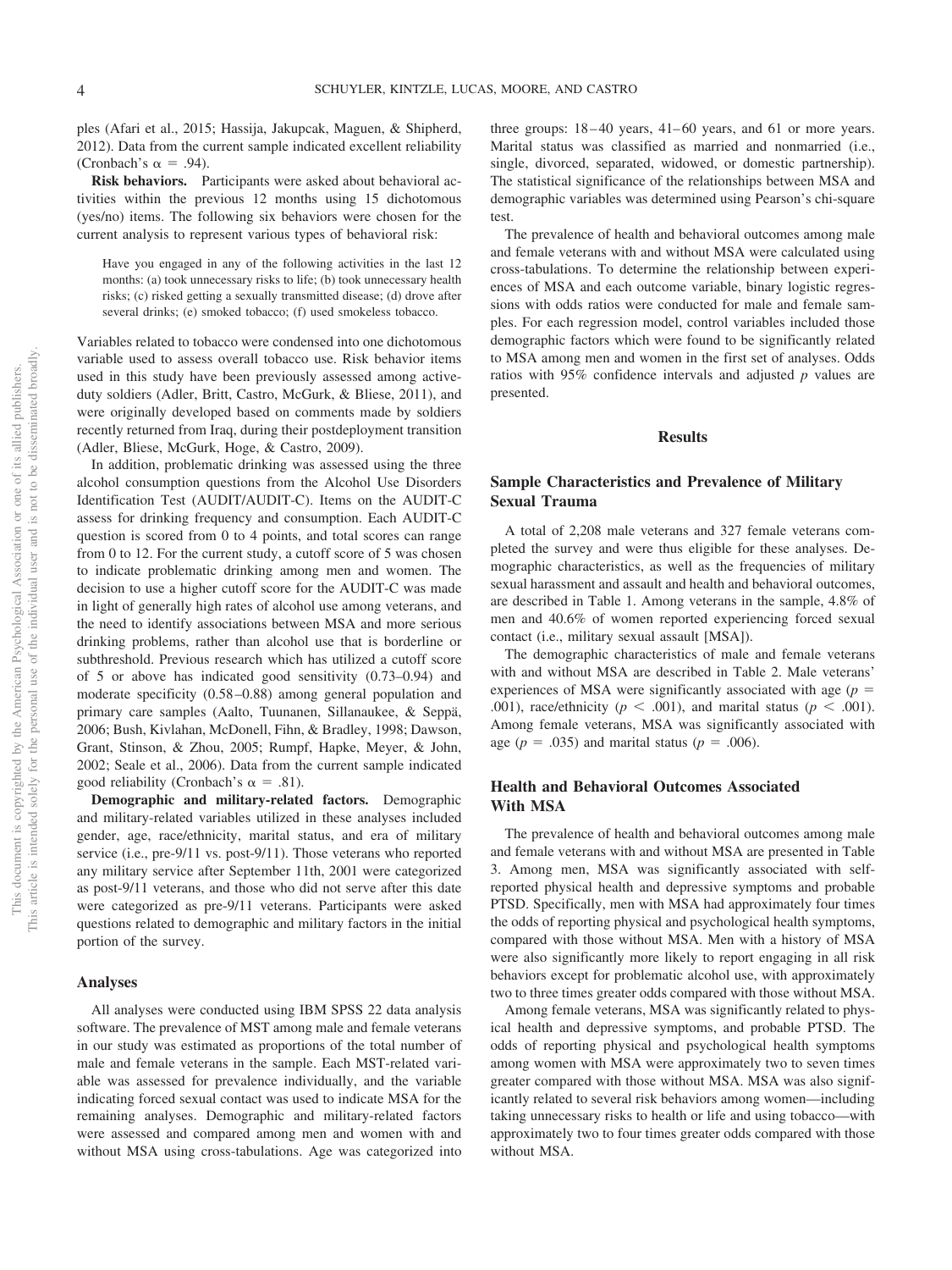Table 1 *Sample Characteristics*

| Gender<br>Male                                  |                              |               |  |
|-------------------------------------------------|------------------------------|---------------|--|
| Female                                          | 2,208 (87.1%)<br>327 (12.9%) |               |  |
|                                                 | Men                          | Women         |  |
| Age category                                    |                              |               |  |
| $18 - 40$                                       | 739 (33.5%)                  | 162 (49.5%)   |  |
| $41 - 60$                                       | 805 (36.5%)                  | 133 (40.7%)   |  |
| 61 or older                                     | 664 (30.1%)                  | $32(9.8\%)$   |  |
| Race/ethnicity                                  |                              |               |  |
| American Indian/Alaska Native                   | $45(2.1\%)$                  | $3(.9\%)$     |  |
| Asian                                           | 107 (4.9%)                   | 11 $(3.4\%)$  |  |
| <b>Black/African American</b>                   | 389 (17.8%)                  | 74 (22.7%)    |  |
| Native Hawaiian/Pacific Islander                | $21(1.0\%)$                  | $1(.3\%)$     |  |
| White (not Hispanic)                            | $1,052(48.1\%)$              | 119 (36.5%)   |  |
| Hispanic/Latino                                 | 443 (20.2%)                  | 82 (25.2%)    |  |
| Other                                           | 55 (2.5%)                    | $14(4.3\%)$   |  |
| Multiracial                                     | $77(3.5\%)$                  | 22(6.7%)      |  |
| Marital status                                  |                              |               |  |
| Not married                                     | $1,224(55.7\%)$              | 214 (65.8%)   |  |
| Married                                         | 972 (44.3%)                  | 111 (34.2%)   |  |
| Education                                       |                              |               |  |
| High school diploma/GED or less                 | 318 (14.4%)                  | $18(5.5\%)$   |  |
| Trade/associates/some college                   | $1,105(50.2\%)$              | 173 (52.9%)   |  |
| Bachelor's degree                               | 462 (21.0%)                  | $85(26.0\%)$  |  |
| Master's degree or higher                       | 288 (13.1%)                  | 44 (13.5%)    |  |
| Other                                           | 30 (1.4%)                    | $7(2.1\%)$    |  |
| Era of service                                  |                              |               |  |
| $Pre-9/11$                                      | 1,251 (61.8%)                | 142 (45.5%)   |  |
| Post-9/11                                       | 774 (38.2%)                  | 170 (54.5%)   |  |
| Military sexual trauma                          |                              |               |  |
| Experienced uninvited/unwanted sexual attention | 166 $(8.9\%)$                | 177 (64.1%)   |  |
| Experienced sexual contact against his/her will | $90(4.8\%)$                  | 112 (40.6%)   |  |
| Physical health symptom severity                |                              |               |  |
| None to low                                     | 1,105(63.7%)                 | 132 (50.2%)   |  |
| Moderate to high                                | 630 (36.3%)                  | 131 (49.8%)   |  |
| Probable PTSD                                   | 644 (34.8%)                  | 96 (34.9%)    |  |
| Depressive symptom severity                     |                              |               |  |
| None to mild                                    | $1,156(62.6\%)$              | 159 (58.2%)   |  |
| Moderate to severe                              | 692 (37.4%)                  | 114 (41.8%)   |  |
| Problematic alcohol use                         | 455 (27.9%)                  | 42 (17.7%)    |  |
| In the last 12 months                           |                              |               |  |
| Took unnecessary risks to health                | 343 (16.4%)                  | 40 (13.4%)    |  |
| Risked getting an STD                           | 258 (12.3%)                  | 31 $(10.4\%)$ |  |
| Drove while intoxicated                         | 347 (16.6%)                  | 39 (13.1%)    |  |
| Used any tobacco products                       | 734 (35.2%)                  | 83 (27.9%)    |  |
| Took unnecessary risks to life                  | 293 (15.9%)                  | 27 (10.8%)    |  |

#### **Discussion**

This study presents data from a community-based sample of veterans living in Southern California which highlights the important relationships between military sexual assault, physical and psychological health, and risk behavior. Nearly 5% of male and more than 40% of female veterans in our study reported experiences of unwanted sexual contact during their military service; similar rates were found among a recent population-based sample of OEF/OIF veterans (Barth et al., 2016). Although these rates of MSA are higher than those previously reported among other population-based samples of veterans (Kang et al., 2005; Klingensmith, Tsai, Mota, Southwick, & Pietrzak, 2014; Street et al., 2008), they are within the ranges reported among samples derived from the VA health care system (Booth et al., 2012; Fontana & Rosenheck, 1998; Hankin et al., 1999; Mondragon et al., 2015; Sadler et al., 2003; Surìs et al., 2007).

Demographic characteristics associated with MSA among our sample—including age, race/ethnicity and marital status—are consistent with prior research (Barth et al., 2016; Murdoch et al., 2014; Skinner et al., 2000; Turchik & Wilson, 2010). Veterans in our study who experienced MSA were largely unmarried and between the ages of 18 and 60 years, with nearly half of women within the 18-40 year age group. While some demographic factors have been identified as potential risk factors for MSA victimization, explanations remain unclear. It is possible that the demographic composition of the military— often with individuals who are younger, unmarried, non-White, and with less education, as compared with the general population—may place individuals at enhanced risk for sexual assault given that these factors have been linked to sexual victimization (Turchik & Wilson, 2010). With regards to age, our results may reflect shifts in military culture that could impact the likelihood of disclosing MSA, as policies are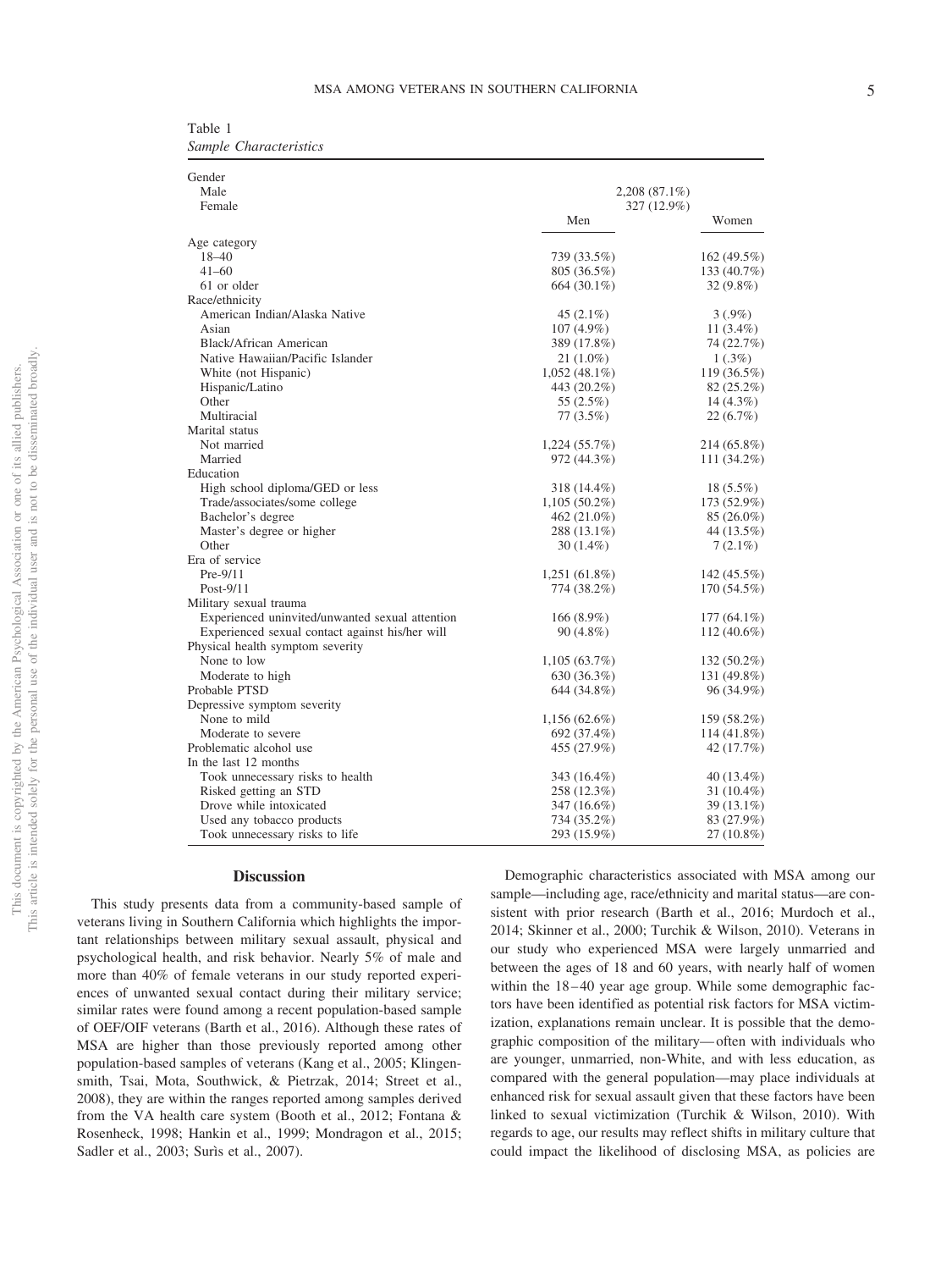| Table 2                                                            |
|--------------------------------------------------------------------|
| Characteristics of Men and Women With and Without a History of MSA |
|                                                                    |

|                                  | History of MSA             |             | No history of MSA              |              |         |                  |
|----------------------------------|----------------------------|-------------|--------------------------------|--------------|---------|------------------|
| Male<br>Female                   | $90(4.8\%)$<br>112 (40.6%) |             | 1,790 (95.2%)<br>$164(59.4\%)$ |              |         |                  |
|                                  |                            |             |                                |              |         | $\boldsymbol{p}$ |
|                                  | Men                        | Women       | Men                            | Women        | Men     | Women            |
| Age category                     |                            |             |                                |              | .001    | .035             |
| $18 - 40$                        | $27(30.0\%)$               | 47 (42.0%)  | $605(33.8\%)$                  | 90 (54.9%)   |         |                  |
| $41 - 60$                        | 48 (53.3%)                 | 55 (49.1%)  | 635(35.5%)                     | 55 (33.5%)   |         |                  |
| 61 or older                      | 15(16.7%)                  | $10(8.9\%)$ | 550 (30.7%)                    | $19(11.6\%)$ |         |                  |
| Race/ethnicity                   |                            |             |                                |              | < 0.001 | .285             |
| American Indian/Alaska Native    | $9(10.0\%)$                | $0(.0\%)$   | $32(1.8\%)$                    | $2(1.2\%)$   |         |                  |
| Asian                            | $1(1.1\%)$                 | $2(1.8\%)$  | $90(5.1\%)$                    | $7(4.3\%)$   |         |                  |
| Black/African American           | 24 (26.7%)                 | 33 (29.5%)  | 322 (18.1%)                    | 28 (17.2%)   |         |                  |
| Native Hawaiian/Pacific Islander | $1(1.1\%)$                 | $0(.0\%)$   | $19(1.1\%)$                    | $1(.6\%)$    |         |                  |
| White (not Hispanic)             | 34 (37.8%)                 | 39 (34.8%)  | 859 (48.4%)                    | $60(36.8\%)$ |         |                  |
| Hispanic/Latino                  | $11(12.2\%)$               | 25(22.3%)   | 359 (20.2%)                    | 43 (26.4%)   |         |                  |
| Other                            | $1(1.1\%)$                 | $5(4.5\%)$  | 42 $(2.4\%)$                   | $8(4.9\%)$   |         |                  |
| Multiracial                      | $9(10.0\%)$                | $8(7.1\%)$  | 53 (3.0%)                      | 14 (8.6%)    |         |                  |
| Marital status                   |                            |             |                                |              | < 0.001 | .006             |
| Not married                      | 68 (78.2%)                 | 84 (76.4%)  | $1,006(56.4\%)$                | 99 (60.4%)   |         |                  |
| Married                          | 19 (21.8%)                 | 26(23.6%)   | 779 (43.6%)                    | 65(39.6%)    |         |                  |
| Education                        |                            |             |                                |              | .059    | .196             |
| High school diploma/GED or less  | $19(21.1\%)$               | $4(3.6\%)$  | 246 (13.8%)                    | $12(7.3\%)$  |         |                  |
| Trade/associates/some college    | $50(55.6\%)$               | 66 (58.9%)  | 893 (50.0%)                    | 84 (51.2%)   |         |                  |
| Bachelor's degree                | 15(16.7%)                  | 25(22.3%)   | 378 (21.2%)                    | 44 (26.8%)   |         |                  |
| Master's degree or higher        | $5(5.6\%)$                 | 12(10.7%)   | 249 (13.9%)                    | $22(13.4\%)$ |         |                  |
| Other                            | $1(1.1\%)$                 | $5(4.5\%)$  | $20(1.1\%)$                    | $2(1.2\%)$   |         |                  |

moving toward greater awareness and recognition of MSA and more support for MSA victims is being generated. The age and marital status of veterans with MSA in our study at the time of the assault is not known; thus, it is difficult to discern whether these factors may have contributed to an enhanced risk of victimization. What is clear is that additional research in this area is needed, both to delineate and explain potential demographic risk factors for MSA and explore how they may influence the impact of and recovery from MSA over time.

Among both male and female veterans in our sample, experiences of MSA were significantly related to reports of subsequent physical and psychological health symptoms, after controlling for associated demographic factors. These findings indicate that individuals who experience MSA are still suffering a substantial health impact from the assault, often many years later. The increased odds of physical health symptoms is consistent with previous research among female veterans (Frayne et al., 1999); research among male veterans related to the physical health impact of MSA/MST has been sparse, and thus our study may be one of the first to report on this relationship.

The greater odds of probable PTSD among MSA victims in our study aligns with prior literature among population-based and treatment-seeking samples of male and female veterans (Kang et al., 2005; Surís et al., 2004). Our findings related to the greater odds of depressive symptoms among female veterans with MSA also align with prior research (Hankin et al., 1999; Kimerling et al., 2007; Surìs et al., 2007). To our knowledge, our study is the first to report a more than fourfold increase in the odds of depressive symptoms among male veterans with MSA. One recent study

found a fivefold increased odds of depressive symptoms among men with MSA; however, the sample was still actively serving in the military and thus the assault likely occurred more recently than among men in our sample (Millegan, Wang, LeardMann, Miletich, & Street, 2016). Findings from our study indicate that experiences of sexual assault among both men and women in the military can take a significant toll on their psychological health, even years after the trauma occurred.

Experiences of MSA among male and female veterans in our sample were also linked to self-reported risk behaviors. Overall, these findings indicate that men and women who experience MSA are at greater risk of a potentially long-term negative behavioral impact following the trauma, compared with those without MSA. Our results related to alcohol use and MSA add to existing literature indicating a complex relationship between sexual trauma and alcohol use among veterans. Women with MSA in our study were not more likely than women without MSA to report problematic alcohol use, as has been reported previously among other inconsistent findings. It may be possible that the relationship between MSA and alcohol use among female veterans is linked to one's era of military service, given that prior research has demonstrated a positive association between experiences of MSA/MST and subsequent alcohol use among female veterans from the pre-9/11 era (Hankin et al., 1999) Further research is needed to explore these relationships in more depth.

Male veterans in our sample who experienced MSA reported higher rates of problematic alcohol use than those without MSA, though the difference was not statistically significant. Prior research has found that male OIF/OEF veterans with MST report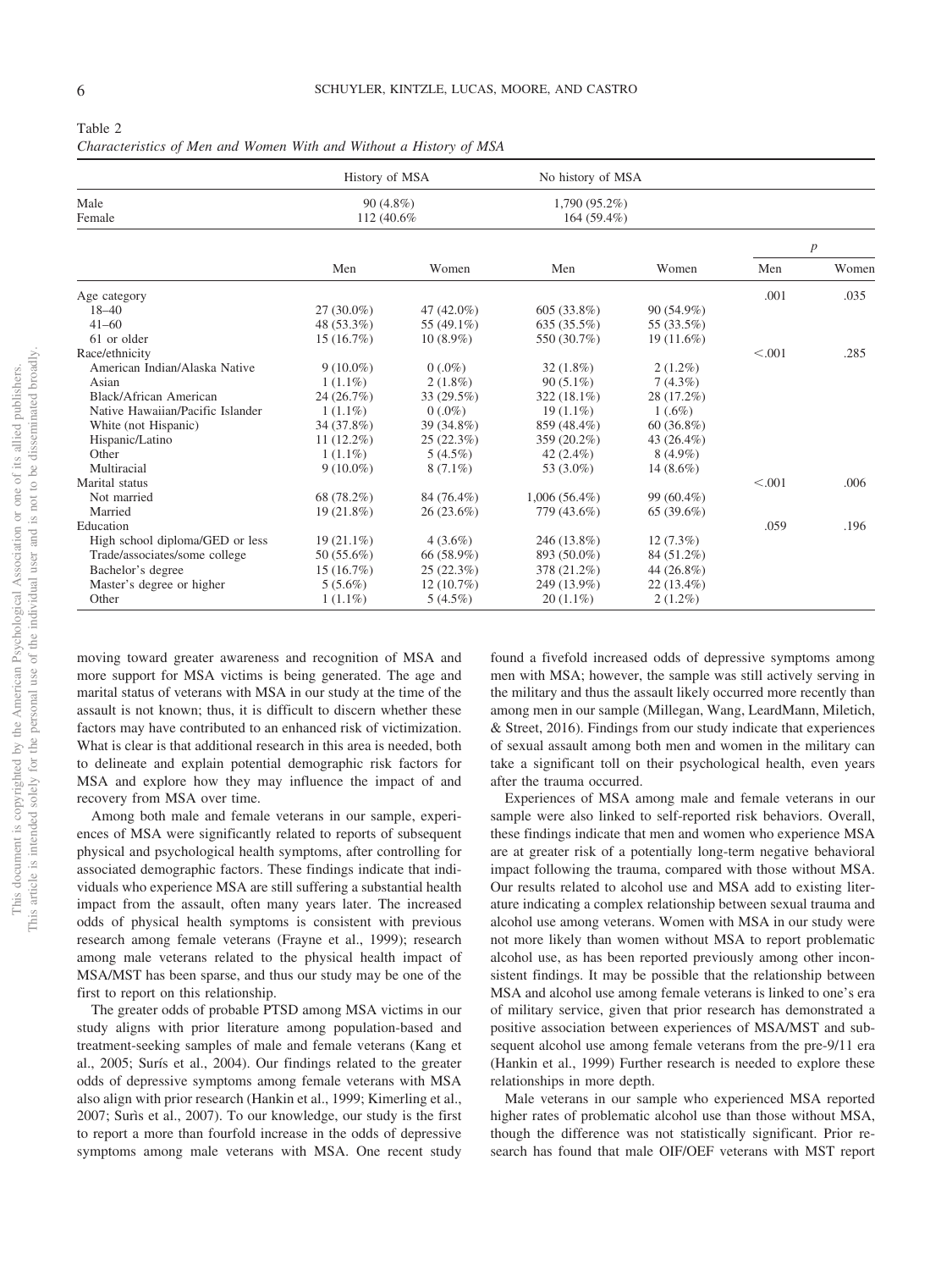Table 3

*Health and Behavioral Outcomes and Their Association With MSA Among Men and Women*

|                                              | History of MSA |       | No history of MSA |       |                                   |          |  |
|----------------------------------------------|----------------|-------|-------------------|-------|-----------------------------------|----------|--|
| Health and behavioral outcomes               | N              | $\%$  | $\boldsymbol{N}$  | $\%$  | Odds Ratio<br>$[95\% \text{ CI}]$ | $p^{**}$ |  |
|                                              |                | Men   |                   |       |                                   |          |  |
| Physical and mental health                   |                |       |                   |       |                                   |          |  |
| Physical health symptoms (med-high severity) | 56             | 66.7% | 545               | 32.2% | 3.86 [2.39, 6.23]                 | < 0.001  |  |
| Depression (moderate–severe)                 | 59             | 72.0% | 591               | 34.9% | 4.26 [2.57, 7.05]                 | < 0.001  |  |
| Probable PTSD                                | 57             | 69.5% | 544               | 34.0% | 4.53 [2.76, 7.45]                 | < 0.001  |  |
| Risky behaviors                              |                |       |                   |       |                                   |          |  |
| Took unnecessary health risks                | 35             | 39.8% | 292               | 16.4% | 3.22 [2.03, 5.13]                 | < 0.001  |  |
| Risked getting STD                           | 23             | 25.8% | 227               | 12.7% | 2.11 [1.25, 3.54]                 | .005     |  |
| Drove while intoxicated                      | 26             | 29.2% | 315               | 17.6% | 1.80 [1.09, 2.98]                 | .022     |  |
| Took unnecessary life risks                  | 31             | 40.3% | 247               | 15.7% | 3.19 [1.93, 5.27]                 | < 0.001  |  |
| Used tobacco                                 | 50             | 56.8% | 664               | 37.2% | 1.79 [1.14, 2.83]                 | .012     |  |
| Problematic alcohol use                      | 28             | 38.4% | 415               | 27.5% | $1.61$ [.96, 2.70]                | .069     |  |
|                                              |                | Women |                   |       |                                   |          |  |
| Physical and mental health                   |                |       |                   |       |                                   |          |  |
| Physical health symptoms (med-high severity) | 63             | 60.6% | 60                | 40.3% | 2.33 [1.37, 3.98]                 | .002     |  |
| Depression (moderate–severe)                 | 61             | 57.5% | 47                | 30.7% | 3.31 [1.95, 5.64]                 | < 0.001  |  |
| Probable PTSD                                | 61             | 57.5% | 28                | 18.1% | 6.76 [3.74, 12.24]                | < 0.001  |  |
| Risky behaviors                              |                |       |                   |       |                                   |          |  |
| Took unnecessary health risks                | 24             | 21.6% | 14                | 8.5%  | 3.00 [1.45, 6.17]                 | .003     |  |
| Risked getting STD                           | 17             | 15.3% | 13                | 7.9%  | 2.06 [.93, 4.57]                  | .075     |  |
| Drove while intoxicated                      | 19             | 17.3% | 17                | 10.4% | $1.75$ [.85, 3.60]                | .128     |  |
| Took unnecessary life risks                  | 18             | 20.5% | 8                 | 5.6%  | 4.36 [1.79, 10.62]                | .001     |  |
| Used tobacco                                 | 43             | 39.1% | 36                | 22.0% | 2.27 [1.32, 3.92]                 | .003     |  |
| Problematic alcohol use                      | 15             | 15.8% | 22                | 16.7% | .92 [.44, 1.94]                   | .829     |  |

- *p* values indicate the statistical significance of the relationship between a history of MSA and designated outcome variables, obtained via binomial logistic regression after controlling for age, race, and marital status among men and age and marital status among women.

greater rates of hazardous alcohol use than those without MST, although this difference was also not statistically significant (Scott et al., 2013). These findings may be indicative of the generally high rates of alcohol use among male veterans, along with their propensity to engage in substance use following trauma (Afari et al., 2015; Hoggatt et al., 2015; Maguen, Luxton, et al., 2012; Maguen, Ren, Bosch, Marmar, & Seal, 2010)

Our finding that female veterans with MSA were more likely to report tobacco use is similar to what has been found previously among women accessing the VA (Frayne, Skinner, Sullivan, & Freund, 2003; Lang et al., 2003). Little to no prior research has reported rates of tobacco use associated with MSA or MST among male veterans. Other self-reported behaviors assessed in our study, including taking unnecessary health or life risks or risking an STD, have not previously been examined in relation to MSA or MST; to our knowledge they have only been assessed among a sample of largely male AD service members (Adler et al., 2011). If selfreported risk of getting an STD is interpreted as sexual risk, our finding indicate a significantly greater sexual risk among male veterans with MSA is similar to prior research demonstrating an increased risk of STI diagnoses associated with MST among men (Turchik et al., 2012). The relationship between STD risk and MSA among women in our sample, though not statistically significant, may be indicative of enhanced sexual risk associated with MSA as has been previously found among samples of female veterans (Strauss et al., 2011; Turchik et al., 2012).

Research among veterans of OIF/OEF has demonstrated high rates of psychological comorbidities for men and women with MST; more than half of veterans with both MST and PTSD have described having three or more psychological comorbidities (Maguen, Cohen, et al., 2012). In our cross-sectional study, health and behavioral outcomes were assessed independently and within concurrent time frames; thus temporality and co-occurrence cannot be discerned. However, it is clear that relationships between military sexual assault, health, and behavior among veterans are multifaceted and require additional research into their unique dynamics and complexities.

## **Implications**

The results of this study have important implications for the treatment and care of veterans who experience MSA, as well as future research directions. The data presented here add to a body of literature indicating complex treatment needs among victims of MSA and highlight the importance of assessment. Previously, MST has been described as a unique type of trauma characterized by factors which pose a distinct set of challenges to the treatment and care of victims (Northcut & Kienow, 2014). Unlike civilian sexual trauma, experiences of MSA and MST are explicitly linked to the victim's personal and professional identity, as perpetrators are often within the victim's military family and thus the trauma represents a significant betrayal of trust. Additionally, factors associated with military culture may enhance the risk of revictimization and have further detrimental effects. Victims of MST often present with complex and nonspecific symptoms, and thus treatment approaches should aim to address the impact of trauma from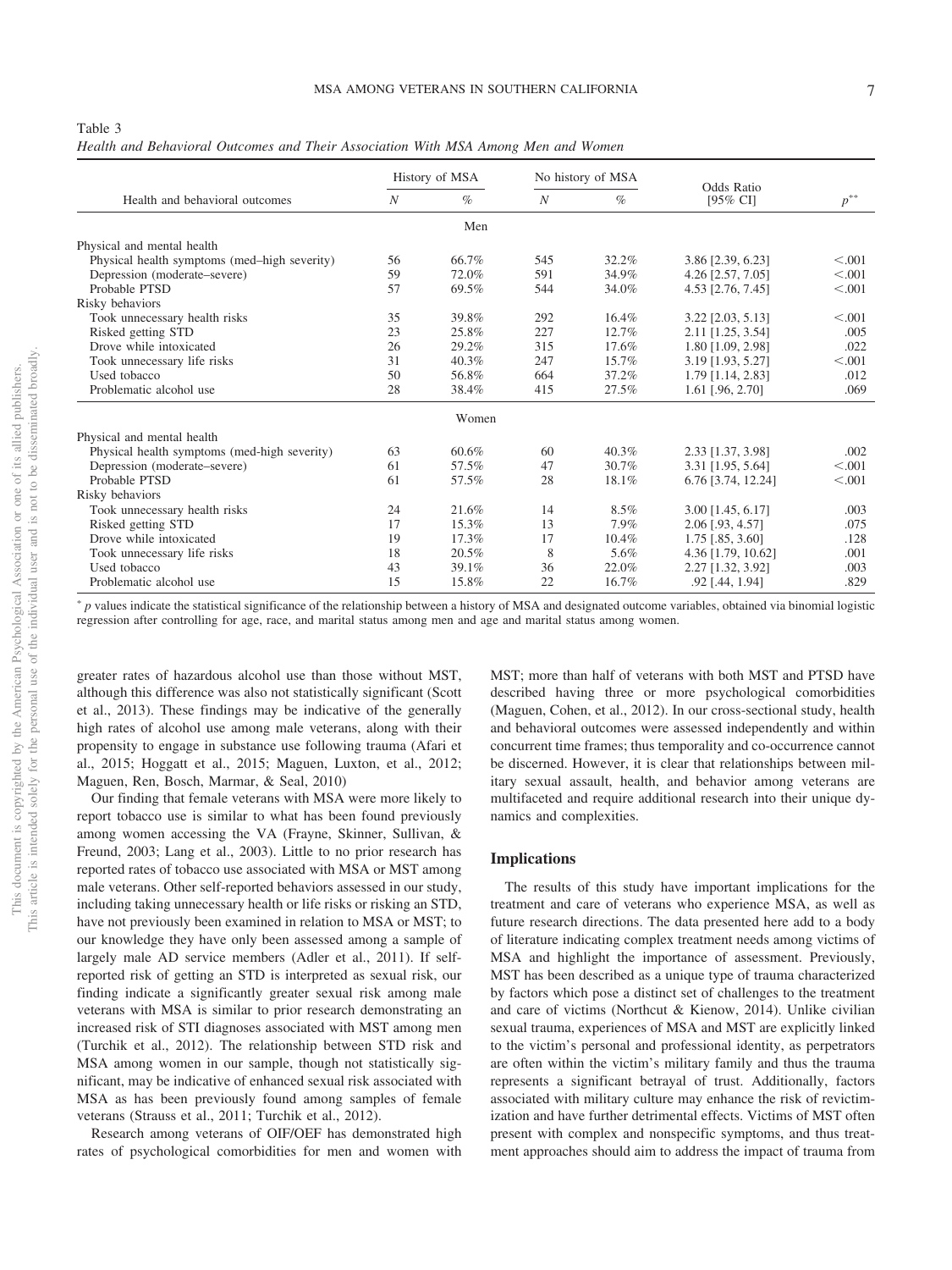a holistic perspective, considering effects on the mind, body, and behavior (Baltrushes & Karnik, 2013; Northcut & Kienow, 2014).

It is also critical to consider important gender differences in both the experience and impact of MSA, as these distinctions may be particularly relevant in the treatment and care of victims. There are factors within the military which are different for men and women, and which may uniquely contribute to victims' experiences and impact of sexual trauma. The masculinist nature of the military (Weitz, 2015) is experienced differently by men and women, and can contribute to gendered experiences during deployment and service. The "band of brothers" mentality is considered a military institution, and women may feel isolated if they are not embraced by their fellow service members, which could impact the risk and health effects of MSA. In turn, this mentality can have a detrimental effect among men who experience MSA, as fear and shame associated with betraying a brother by disclosing the abuse may lead to greater psychological distress (Morris, Smith, Farooqui, & Surís, 2014; Turchik et al., 2013). In addition, experiences of deployment and combat may vary greatly between men and women, and MSA within this context may thus have a distinct effect.

Importantly, male and female victims of MSA may present with unique sets of treatment needs in a clinical setting. Our findings add to literature demonstrating mixed results related to gender differences in the impact of MSA or MST. In our study, the relationships between MSA and some outcomes—including physical health and depressive symptoms—were stronger among men than among women. However, the relationship between MSA and PTSD was stronger among women than men, as were the relationships between MSA and taking unnecessary life risks, and using tobacco. These inconsistencies align with prior research (Driscoll et al., 2015; Kang et al., 2005; Kimerling et al., 2007; O'Brien et al., 2008; Polusny et al., 2014; Shipherd et al., 2009), highlighting the importance of considering distinct gender differences related to specific health and behavioral outcomes that can have important implications for treatment and recovery among MSA victims.

Findings from our study also support the notion that MST/MSA can have a long-term impact among victims. Nearly two thirds of men and almost half of women in our sample served in the military before 9/11, and their current health problems and risk behaviors may be linked to a sexual trauma that occurred many years ago. Cumulative trauma over one's lifetime can contribute to a "global sense of psychological discomfort and common physical health complaints" among military personnel (Martin, Rosen, Durand, Knudson, & Stretch, 2000). Women who have experienced MST in the context of other trauma history, such as childhood sexual abuse, have demonstrated more health problems and a greater utilization of health services compared with those with fewer trauma exposures (Campbell, Greeson, Bybee, & Raja, 2008). The burden of chronic stress associated with a history of sexual trauma can also increase the likelihood of engaging in negative coping behaviors, such as substance use or unsafe sexual behavior (Smith & Breiding, 2011). Providers who are treating veterans with MSA must take this into account and consider the implications of longstanding stress related to a history of trauma.

Prior research has noted the lack of guiding theoretical frameworks to describe the relationships between MST and veterans' health and well-being, and also highlighted the importance of resilience in the development and management of health symptoms following MST (Kelly, Skelton, Patel, & Bradley, 2011). In addition to factors related to resilience, it is possible that veterans' transition out of the military may have a substantial impact on subsequent physical and psychological health, as well as risk behaviors, related to experiences of MST/MSA. The Military Transition Theory (Castro, 2015) provides a way of explaining the challenges encountered before, during, and after transition from military to civilian life, and their relationship with various outcomes. This theory posits that the process of transition is defined by three interacting phases: approaching the transition, managing the transition, and assessing the transition. Factors within all three phases can have an impact on outcomes, which are often interconnected.

In conceptualizing relationships between MST/MSA and health and behavioral outcomes, factors at all three phases of transition may have a distinct influence. For example, facets of approaching transition—including experiences of MST/MSA, the peer and institutional response to disclosure of the trauma, the relationship with the perpetrator, and the type of military discharge or separation—may impact the development of physical or psychological health symptoms among victims. Given that nearly two thirds of AD women who report MSA describe subsequent experiences of professional or social retaliation (Morral et al., 2015), and considering the potential relationship between institutional retaliation and the development of psychological health symptoms (Campbell & Raja, 2005), the military's response to victims' disclosure of the trauma is likely an especially influential factor. Within the managing transition phase, factors such as victims' access to resources and social support from both military and nonmilitary sources could potentially influence the health and behavioral outcomes among victims. Finally, factors within the assessing phase—including outcomes related to transition as well as seeking of care can have a direct impact on victims' health and well-being. Future research and programming within both the military and veteran sphere should consider factors related to transition, and ways to mitigate the negative effects of MST/MSA during this period in an effort to prevent long-term health and behavioral problems. One potential strategy could include early assessment for MST/MSA and referral to appropriate care at the time of transition, with coordination of treatment and care between both military and veteran health care systems.

## **Limitations**

The current study is not without limitations. The use of crosssectional data limits the temporality of our findings, despite examining current symptoms associated with a past exposure. In addition, our study used one item from the VA's MST screener to measure experiences of MSA, but it is possible that this may not account for all instances of military sexual assault among our sample. The most recent anonymous survey of sexual trauma among active-duty service members utilized more specific behaviorally based questions to assess for sexual trauma, and results demonstrated higher rates than were found with previously used assessment strategies (Morral et al., 2015). Therefore, rates of MSA among our sample may be underestimated compared to rates that would be elicited by behaviorally based questions. However, a strength of our study is the focus on MSA alone, rather than MST, among a community-based sample of male and female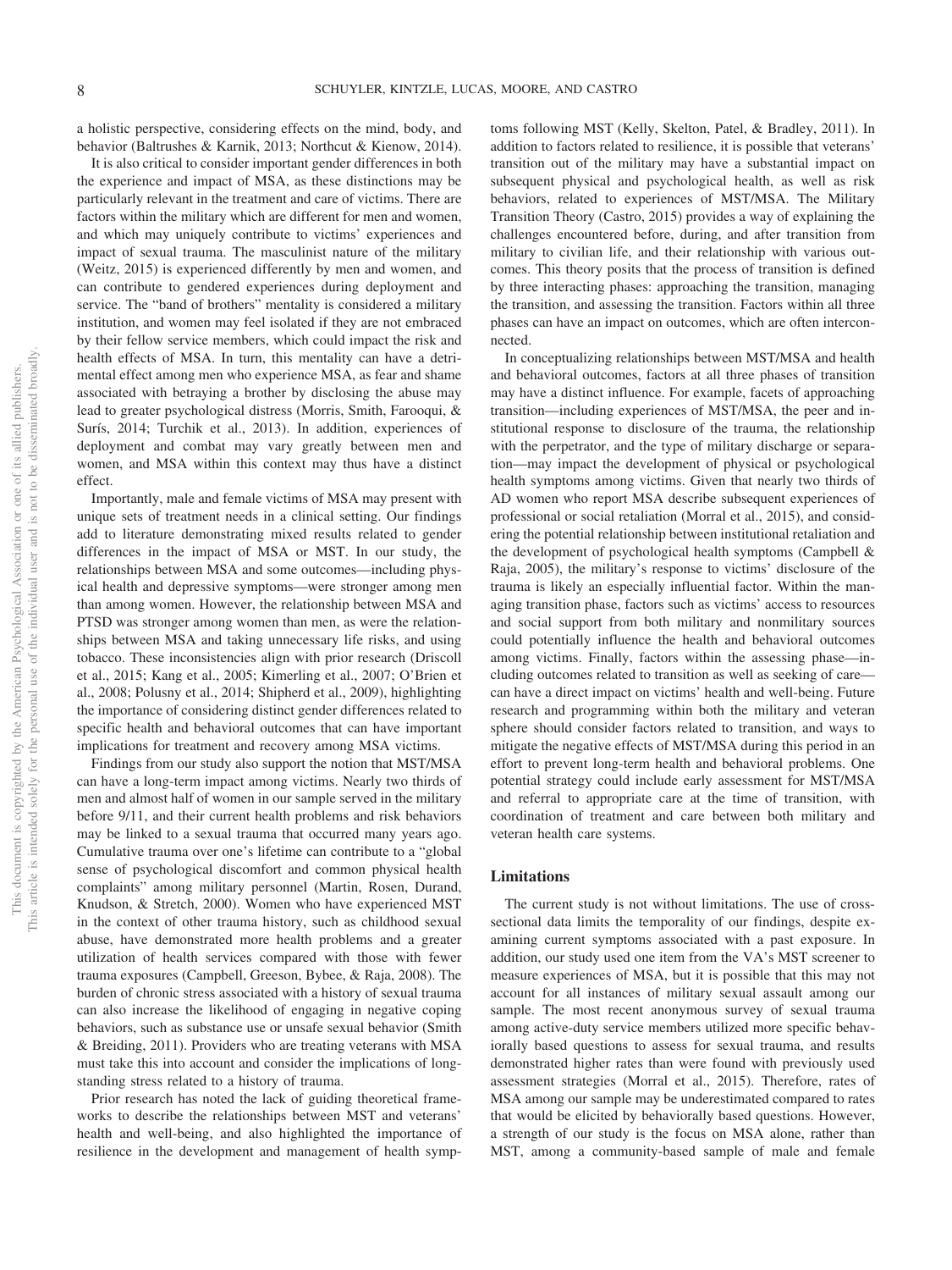veterans. This allowed us to delineate gender-specific health and behavioral outcomes associated with experiences which specifically constitute sexual assault, rather than sexual trauma more generally. Our study also utilized self-reported measures of sexual trauma, health outcomes, and risk behaviors, and thus responses may be subject to bias. Additionally, we did not specifically assess for other contextual factors—such as disclosure of the assault, sources of social support, and other military-related factors which may have an important impact on the relationships between MSA, health, and behavior. Lastly, our study sample was located within a limited area of the country and thus may not be representative of all veterans or those living in other parts of the country.

## **Conclusion**

The data presented here indicate a significant burden of health problems and risky behaviors among male and female veterans who have experienced MSA. The unique and complex needs of victims, as well as important gender differences in the experience and impact of MSA, are vital to acknowledge when seeing victims in a clinical setting. There is a need for appropriate and timely assessment for MSA/MST among military personnel, such as prior to leaving the military, in order to mitigate related negative health effects and risk behaviors, and provide linkages to sensitive and appropriate sources of care.

#### **References**

- Aalto, M., Tuunanen, M., Sillanaukee, P., & Seppä, K. (2006). Effectiveness of structured questionnaires for screening heavy drinking in middleaged women. *Alcoholism, Clinical and Experimental Research, 30,* 1884 –1888. http://dx.doi.org/10.1111/j.1530-0277.2006.00233.x
- Adler, A. B., Bliese, P. D., McGurk, D., Hoge, C. W., & Castro, C. A. (2009). Battlemind debriefing and battlemind training as early interventions with soldiers returning from Iraq: Randomization by platoon. *Journal of Consulting and Clinical Psychology, 77,* 928 –940. http://dx .doi.org/10.1037/a0016877
- Adler, A. B., Britt, T. W., Castro, C. A., McGurk, D., & Bliese, P. D. (2011). Effect of transition home from combat on risk-taking and healthrelated behaviors. *Journal of Traumatic Stress, 24,* 381–389. http://dx .doi.org/10.1002/jts.20665
- Afari, N., Pittman, J., Floto, E., Owen, L., Buttner, M., Hossain, N., ... Lohr, J. B. (2015). Differential impact of combat on postdeployment symptoms in female and male veterans of Iraq and Afghanistan. *Military Medicine, 180,* 296 –303. http://dx.doi.org/10.7205/MILMED-D-14- 00255
- American Psychiatric Association. (2013). *Diagnostic and statistical manual of mental disorders* (5th ed.). Washington, DC: Author.
- Baltrushes, N., & Karnik, N. S. (2013). Victims of military sexual trauma—You see them, too. *The Journal of Family Practice, 62,* 120 – 125. Retrieved from http://go.galegroup.com/ps/i.do?id-GALE% 7CA323257837&sid=googleScholar&v=2.1&it=r&linkaccess= fulltext&issn=00943509&p=AONE&sw=w&authCount=1&u= simpson&selfRedirect=true
- Barlas, F. M., Higgins, W. B., Pflieger, J. C., & Diecker, K. (2013). *2011 Health Related Behaviors Survey of Active Duty Military Personnel*. Retrieved from file:///C:/Users/schuyler.SOWK/Downloads/Final% 202011%20HRB%20Active%20Duty%20Survey%20Exec%20Summary .pdf
- Barth, S. K., Kimerling, R. E., Pavao, J., McCutcheon, S. J., Batten, S. V., Dursa, E.,... Schneiderman, A. I. (2016). Military sexual trauma among

recent veterans: Correlates of sexual assault and sexual harassment. *American Journal of Preventive Medicine, 50,* 77– 86. http://dx.doi.org/ 10.1016/j.amepre.2015.06.012

- Bell, M. E., & Reardon, A. (2011). Experiences of sexual harassment and sexual assault in the military among OEF/OIF veterans: Implications for health care providers. *Social Work in Health Care, 50,* 34 –50. http://dx .doi.org/10.1080/00981389.2010.513917
- Booth, B. M., Davis, T. D., Cheney, A. M., Mengeling, M. A., Torner, J. C., & Sadler, A. G. (2012). Physical health status of female veterans: Contributions of sex partnership and in-military rape. *Psychosomatic Medicine, 74,* 916 –924. http://dx.doi.org/10.1097/PSY.0b013e31827078e2
- Booth, B. M., Mengeling, M., Torner, J., & Sadler, A. G. (2011). Rape, sex partnership, and substance use consequences in women veterans. *Journal of Traumatic Stress, 24,* 287–294. http://dx.doi.org/10.1002/jts .20643
- Bryan, C. J., Bryan, A. O., & Clemans, T. A. (2015). The association of military and premilitary sexual trauma with risk for suicide ideation, plans, and attempts. *Psychiatry Research, 227,* 246 –252. http://dx.doi .org/10.1016/j.psychres.2015.01.030
- Burns, B., Grindlay, K., Holt, K., Manski, R., & Grossman, D. (2014). Military sexual trauma among U.S. servicewomen during deployment: A qualitative study. *American Journal of Public Health, 104,* 345–349. http://dx.doi.org/10.2105/AJPH.2013.301576
- Bush, K., Kivlahan, D. R., McDonell, M. B., Fihn, S. D., Bradley, K. A., . . . the Ambulatory Care Quality Improvement Project (ACQUIP). (1998). The AUDIT alcohol consumption questions (AUDIT-C): An effective brief screening test for problem drinking. *Archives of Internal Medicine, 158,* 1789 –1795. http://dx.doi.org/10.1001/archinte.158.16 .1789
- Campbell, R., Greeson, M. R., Bybee, D., & Raja, S. (2008). The cooccurrence of childhood sexual abuse, adult sexual assault, intimate partner violence, and sexual harassment: A mediational model of posttraumatic stress disorder and physical health outcomes. *Journal of Consulting and Clinical Psychology, 76,* 194 –207. http://dx.doi.org/10 .1037/0022-006X.76.2.194
- Campbell, R., & Raja, S. (2005). The sexual assault and secondary victimization of female veterans: Help-seeking experiences with military and civilian social systems. *Psychology of Women Quarterly, 29,* 97– 106. http://dx.doi.org/10.1111/j.1471-6402.2005.00171.x
- Castro, C. A. (2015, August). *Military transition theory and the Los Angeles veterans study*. Paper presented at the American Psychological Association (APA) Annual Meeting, Toronto, Ontario, Canada.
- Castro, C. A., Kintzle, S., Schuyler, A. C., Lucas, C. L., & Warner, C. H. (2015). Sexual assault in the military. *Current Psychiatry Reports, 17,* 54. http://dx.doi.org/10.1007/s11920-015-0596-7
- Cloitre, M., Stolbach, B. C., Herman, J. L., van der Kolk, B., Pynoos, R., Wang, J., & Petkova, E. (2009). A developmental approach to complex PTSD: Childhood and adult cumulative trauma as predictors of symptom complexity. *Journal of Traumatic Stress, 22,* 399 – 408. http://dx.doi.org/ 10.1002/jts.20444
- Creech, S. K., & Borsari, B. (2014). Alcohol use, military sexual trauma, expectancies, and coping skills in women veterans presenting to primary care. *Addictive Behaviors, 39,* 379 –385. http://dx.doi.org/10.1016/j .addbeh.2013.02.006
- Dawson, D. A., Grant, B. F., Stinson, F. S., & Zhou, Y. (2005). Effectiveness of the derived Alcohol Use Disorders Identification Test (AUDIT-C) in screening for alcohol use disorders and risk drinking in the US general population. *Alcoholism: Clinical and Experimental Research, 29,* 844 – 854. http://dx.doi.org/10.1097/01.ALC.0000164374 .32229.A2
- Defense Manpower Data Center. (2012). *2012 Workplace and Gender Relations Survey of Active Duty Members*. Retrieved from: http://www .sapr.mil/public/docs/research/2012\_workplace\_and\_gender\_relations\_ survey of active duty members-survey note and briefing.pdf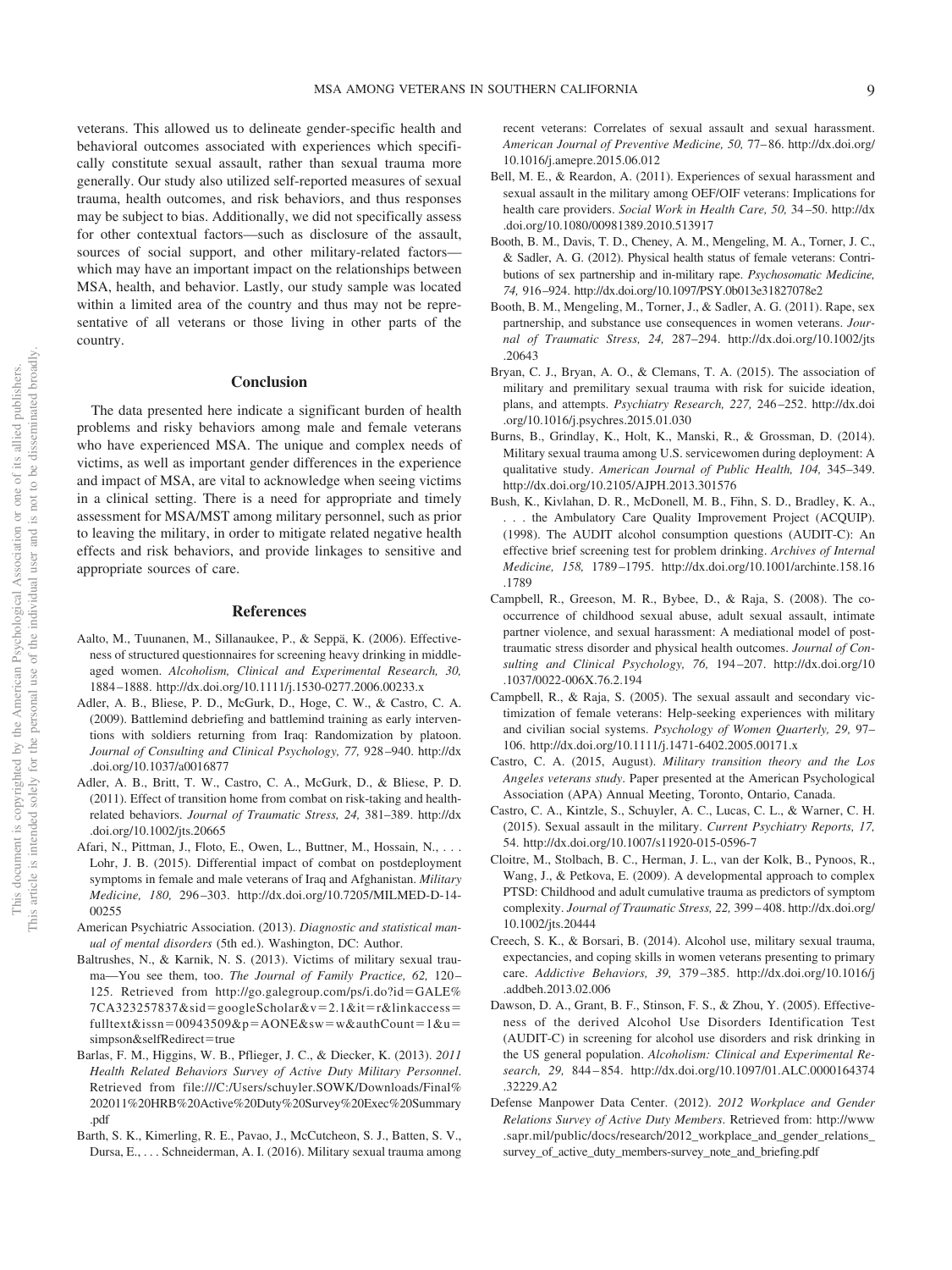- de Vroege, L., Hoedeman, R., Nuyen, J., Sijtsma, K., & van der Feltz-Cornelis, C. M. (2012). Validation of the PHQ-15 for somatoform disorder in the occupational health care setting. *Journal of Occupational Rehabilitation, 22,* 51–58. http://dx.doi.org/10.1007/s10926-011-9320-6
- Driscoll, M. A., Higgins, D. M., Seng, E. K., Buta, E., Goulet, J. L., Heapy, A. A., . . . Haskell, S. G. (2015). Trauma, social support, family conflict, and chronic pain in recent service veterans: Does gender matter? *Pain Medicine, 16,* 1101–1111. http://dx.doi.org/10.1111/pme.12744
- Dutra, L., Grubbs, K., Greene, C., Trego, L. L., McCartin, T. L., Kloezeman, K., & Morland, L. (2011). Women at war: Implications for mental health. *Journal of Trauma & Dissociation, 12,* 25–37. http://dx.doi.org/ 10.1080/15299732.2010.496141
- Elliott, D. M., Mok, D. S., & Briere, J. (2004). Adult sexual assault: Prevalence, symptomatology, and sex differences in the general population. *Journal of Traumatic Stress, 17,* 203–211. http://dx.doi.org/10 .1023/B:JOTS.0000029263.11104.23
- Follette, V. M., Polusny, M. A., Bechtle, A. E., & Naugle, A. E. (1996). Cumulative trauma: The impact of child sexual abuse, adult sexual assault, and spouse abuse. *Journal of Traumatic Stress, 9,* 25–35. http:// dx.doi.org/10.1002/jts.2490090104
- Fontana, A., & Rosenheck, R. (1998). Duty-related and sexual stress in the etiology of PTSD among women veterans who seek treatment. *Psychiatric Services, 49,* 658 – 662. http://dx.doi.org/10.1176/ps.49.5.658
- Forman-Hoffman, V. L., Mengeling, M., Booth, B. M., Torner, J., & Sadler, A. G. (2012). Eating disorders, post-traumatic stress, and sexual trauma in women veterans. *Military Medicine, 177,* 1161–1168. http:// dx.doi.org/10.7205/MILMED-D-12-00041
- Frayne, S. M., Skinner, K. M., Sullivan, L. M., & Freund, K. M. (2003). Sexual assault while in the military: Violence as a predictor of cardiac risk? *Violence and Victims, 18,* 219 –225. http://dx.doi.org/10.1891/vivi .2003.18.2.219
- Frayne, S. M., Skinner, K. M., Sullivan, L. M., Tripp, T. J., Hankin, C. S., Kressin, N. R., & Miller, D. R. (1999). Medical profile of women Veterans Administration outpatients who report a history of sexual assault occurring while in the military. *Journal of Women's Health & Gender-Based Medicine, 8,* 835– 845. http://dx.doi.org/10.1089/ 152460999319156
- Hankin, C. S., Skinner, K. M., Sullivan, L. M., Miller, D. R., Frayne, S., & Tripp, T. J. (1999). Prevalence of depressive and alcohol abuse symptoms among women VA outpatients who report experiencing sexual assault while in the military. *Journal of Traumatic Stress, 12,* 601– 612. http://dx.doi.org/10.1023/A:1024760900213
- Hassija, C. M., Jakupcak, M., Maguen, S., & Shipherd, J. C. (2012). The influence of combat and interpersonal trauma on PTSD, depression, and alcohol misuse in U.S. Gulf War and OEF/OIF women veterans. *Journal of Traumatic Stress, 25,* 216 –219. http://dx.doi.org/10.1002/jts.21686
- Himmelfarb, N., Yaeger, D., & Mintz, J. (2006). Posttraumatic stress disorder in female veterans with military and civilian sexual trauma. *Journal of Traumatic Stress, 19,* 837– 846. http://dx.doi.org/10.1002/jts .20163
- Hoggatt, K. J., Jamison, A. L., Lehavot, K., Cucciare, M. A., Timko, C., & Simpson, T. L. (2015). Alcohol and drug misuse, abuse, and dependence in women veterans. *Epidemiologic Reviews, 37,* 23–37. http://dx.doi.org/ 10.1093/epirev/mxu010
- Hunter, M. (2007). *Honor betrayed: Sexual abuse in America's military*. Fort Lee, NJ: Barricade Books Incorporated.
- Kalichman, S. C., Benotsch, E., Rompa, D., Gore-Felton, C., Austin, J., Luke, W., ... Simpson, D. (2001). Unwanted sexual experiences and sexual risks in gay and bisexual men: Associations among revictimization, substance use, and psychiatric symptoms. *Journal of Sex Research, 38,* 1–9. http://dx.doi.org/10.1080/00224490109552065
- Kang, H., Dalager, N., Mahan, C., & Ishii, E. (2005). The role of sexual assault on the risk of PTSD among Gulf War veterans. *Annals of*

*Epidemiology, 15,* 191–195. http://dx.doi.org/10.1016/j.annepidem.2004 .05.009

- Katz, L. S., Bloor, L. E., Cojucar, G., & Draper, T. (2007). Women who served in Iraq seeking mental health services: Relationships between military sexual trauma, symptoms, and readjustment. *Psychological Services, 4,* 239 –249. http://dx.doi.org/10.1037/1541-1559.4.4.239
- Kelly, U. A., Skelton, K., Patel, M., & Bradley, B. (2011). More than military sexual trauma: Interpersonal violence, PTSD, and mental health in women veterans. *Research in Nursing & Health, 34,* 457– 467. http:// dx.doi.org/10.1002/nur.20453
- Kimerling, R., Gima, K., Smith, M. W., Street, A., & Frayne, S. (2007). The Veterans Health Administration and military sexual trauma. *American Journal of Public Health, 97,* 2160 –2166. http://dx.doi.org/10 .2105/AJPH.2006.092999
- Kimerling, R., Street, A. E., Pavao, J., Smith, M. W., Cronkite, R. C., Holmes, T. H., & Frayne, S. M. (2010). Military-related sexual trauma among Veterans Health Administration patients returning from Afghanistan and Iraq. *American Journal of Public Health, 100,* 1409 –1412. http://dx.doi.org/10.2105/AJPH.2009.171793
- Klingensmith, K., Tsai, J., Mota, N., Southwick, S. M., & Pietrzak, R. H. (2014). Military sexual trauma in U.S. veterans: Results from the National Health and Resilience in Veterans Study. *The Journal of Clinical Psychiatry, 75,* e1133– e1139. http://dx.doi.org/10.4088/JCP.14m09244
- Kocalevent, R.-D., Hinz, A., & Brähler, E. (2013). Standardization of a screening instrument (PHQ-15) for somatization syndromes in the general population. *BMC Psychiatry, 13,* 91. http://dx.doi.org/10.1186/ 1471-244X-13-91
- Kroenke, K., Spitzer, R. L., & Williams, J. B. (2001). The PHQ-9: Validity of a brief depression severity measure. *Journal of General Internal Medicine, 16,* 606 – 613. http://dx.doi.org/10.1046/j.1525-1497.2001 .016009606.x
- Kroenke, K., Spitzer, R. L., & Williams, J. B. (2002). The PHQ-15: Validity of a new measure for evaluating the severity of somatic symptoms. *Psychosomatic Medicine, 64,* 258 –266. Retrieved from http:// journals.lww.com/psychosomaticmedicine/Abstract/2002/03000/ The\_PHQ\_15\_\_Validity\_of\_a\_New\_Measure\_for.8.aspx
- Kroenke, K., Spitzer, R. L., Williams, J. B., & Löwe, B. (2010). The patient health questionnaire somatic, anxiety, and depressive symptom scales: A systematic review. *General Hospital Psychiatry, 32,* 345–359. http://dx.doi.org/10.1016/j.genhosppsych.2010.03.006
- Lang, A. J., Rodgers, C. S., Laffaye, C., Satz, L. E., Dresselhaus, T. R., & Stein, M. B. (2003). Sexual trauma, posttraumatic stress disorder, and health behavior. *Behavioral Medicine, 28,* 150 –158. http://dx.doi.org/ 10.1080/08964280309596053
- Luterek, J. A., Bittinger, J. N., & Simpson, T. L. (2011). Posttraumatic sequelae associated with military sexual trauma in female veterans enrolled in VA outpatient mental health clinics. *Journal of Trauma & Dissociation, 12,* 261–274. http://dx.doi.org/10.1080/15299732.2011 .551504
- Maguen, S., Cohen, B., Ren, L., Bosch, J., Kimerling, R., & Seal, K. (2012). Gender differences in military sexual trauma and mental health diagnoses among Iraq and Afghanistan veterans with posttraumatic stress disorder. *Women's Health Issues, 22,* e61– e66. http://dx.doi.org/ 10.1016/j.whi.2011.07.010
- Maguen, S., Luxton, D. D., Skopp, N. A., & Madden, E. (2012). Gender differences in traumatic experiences and mental health in active duty soldiers redeployed from Iraq and Afghanistan. *Journal of Psychiatric Research, 46,* 311–316. http://dx.doi.org/10.1016/j.jpsychires.2011.11 .007
- Maguen, S., Ren, L., Bosch, J. O., Marmar, C. R., & Seal, K. H. (2010). Gender differences in mental health diagnoses among Iraq and Afghanistan veterans enrolled in Veterans Affairs health care. *American Journal of Public Health, 100,* 2450 –2456. http://dx.doi.org/10.2105/AJPH .2009.166165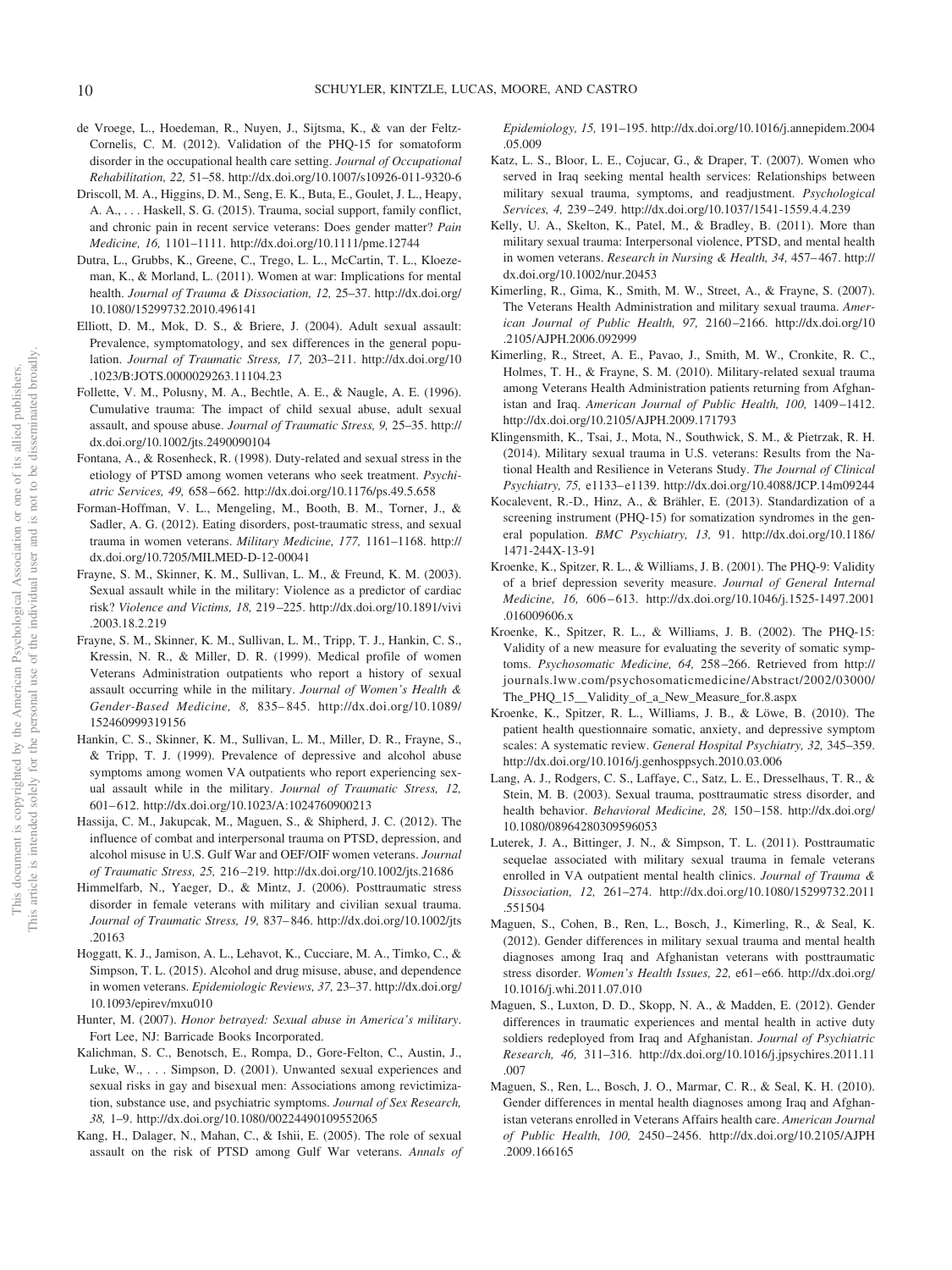- Martin, A., Rief, W., Klaiberg, A., & Braehler, E. (2006). Validity of the brief Patient Health Questionnaire mood scale (PHQ-9) in the general population. *General Hospital Psychiatry, 28,* 71–77. http://dx.doi.org/ 10.1016/j.genhosppsych.2005.07.003
- Martin, L., Rosen, L. N., Durand, D. B., Knudson, K. H., & Stretch, R. H. (2000). Psychological and physical health effects of sexual assaults and nonsexual traumas among male and female United States Army soldiers. *Behavioral Medicine, 26,* 23–33. http://dx.doi.org/10.1080/ 08964280009595750
- McAndrew, E., & Teitelman, A. M. (2008). A review of the literature regarding a history of sexual abuse as a risk factor for risky sexual behavior in females. *Journal of Nursing Student Research, 1,* 3, 12–17. Retrieved from http://repository.upenn.edu/cgi/viewcontent.cgi?article- 1002&context-josnr
- McCall-Hosenfeld, J. S., Liebschutz, J. M., Spiro, A., & Seaver, M. R. (2009). Sexual assault in the military and its impact on sexual satisfaction in women veterans: A proposed model. *Journal of Women's Health, 18,* 901–909. http://dx.doi.org/10.1089/jwh.2008.0987
- Millegan, J., Wang, L., LeardMann, C. A., Miletich, D., & Street, A. E. (2016). Sexual trauma and adverse health and occupational outcomes among men serving in the US military. *Journal of Traumatic Stress, 29,* 132–140. http://dx.doi.org/10.1002/jts.22081
- Mondragon, S. A., Wang, D., Pritchett, L., Graham, D. P., Plasencia, M. L., & Teng, E. J. (2015). The influence of military sexual trauma on returning OEF/OIF male veterans. *Psychological Services, 12, 402–411*. http://dx.doi.org/10.1037/ser0000050
- Morral, A. R., Gore, K. L., Schell, T. L., Bicksler, B., Farris, C., Ghosh-Dastidar, B.,... Williams, K. M. (2015). *Sexual assault and sexual harassment in the U.S. military: Vol. 2*. *Estimates for Department of Defense service members from the 2014 RAND Military Workplace Study*. Retrieved from http://www.rand.org/pubs/research\_reports/ RR870z2
- Morris, E. E., Smith, J. C., Farooqui, S. Y., & Surís, A. M. (2014). Unseen battles: The recognition, assessment, and treatment issues of men with military sexual trauma (MST). *Trauma, Violence & Abuse, 15,* 94 –101. http://dx.doi.org/10.1177/1524838013511540
- Murdoch, M., Polusny, M. A., Street, A., Noorbaloochi, S., Simon, A. B., Bangerter, A., . . . Voller, E. (2014). Sexual assault during the time of Gulf War I: A cross-sectional survey of U.S. service men who later applied for Department of Veterans Affairs PTSD disability benefits. *Military Medicine, 179,* 285–293. http://dx.doi.org/10.7205/MILMED-D-12-00513
- Northcut, T. B., & Kienow, A. (2014). The trauma trifecta of military sexual trauma: A case study illustrating the integration of mind and body in clinical work with survivors of MST. *Clinical Social Work Journal, 42,* 247–259. http://dx.doi.org/10.1007/s10615-014-0479-0
- O'Brien, C., Gaher, R. M., Pope, C., & Smiley, P. (2008). Difficulty identifying feelings predicts the persistence of trauma symptoms in a sample of veterans who experienced military sexual trauma. *Journal of Nervous and Mental Disease, 196,* 252–255. http://dx.doi.org/10.1097/ NMD.0b013e318166397d
- Peterson, Z. D., Voller, E. K., Polusny, M. A., & Murdoch, M. (2011). Prevalence and consequences of adult sexual assault of men: Review of empirical findings and state of the literature. *Clinical Psychology Review, 31,* 1–24. http://dx.doi.org/10.1016/j.cpr.2010.08.006
- Polusny, M. A., Kumpula, M. J., Meis, L. A., Erbes, C. R., Arbisi, P. A., Murdoch, M.,... Johnson, A. K. (2014). Gender differences in the effects of deployment-related stressors and pre-deployment risk factors on the development of PTSD symptoms in National Guard Soldiers deployed to Iraq and Afghanistan. *Journal of Psychiatric Research, 49,* 1–9. http://dx.doi.org/10.1016/j.jpsychires.2013.09.016
- Rumpf, H.-J., Hapke, U., Meyer, C., & John, U. (2002). Screening for alcohol use disorders and at-risk drinking in the general population:

Psychometric performance of three questionnaires. *Alcohol and Alcoholism, 37,* 261–268. http://dx.doi.org/10.1093/alcalc/37.3.261

- Sadler, A. G., Booth, B. M., Cook, B. L., & Doebbeling, B. N. (2003). Factors associated with women's risk of rape in the military environment. *American Journal of Industrial Medicine, 43,* 262–273. http://dx .doi.org/10.1002/ajim.10202
- Sadler, A. G., Booth, B. M., Mengeling, M. A., & Doebbeling, B. N. (2004). Life span and repeated violence against women during military service: Effects on health status and outpatient utilization. *Journal of Women's Health, 13,* 799 – 811. http://dx.doi.org/10.1089/jwh.2004.13 .799
- Sadler, A. G., Booth, B. M., Nielson, D., & Doebbeling, B. N. (2000). Health-related consequences of physical and sexual violence: Women in the military. *Obstetrics and Gynecology, 96,* 473– 480.
- Sadler, A. G., Mengeling, M. A., Syrop, C. H., Torner, J. C., & Booth, B. M. (2011). Military service, life span sexual assault exposures, and cervical cytologic abnormalities. *Journal of Women's Health, 20,* 1693– 1701. http://dx.doi.org/10.1089/jwh.2010.2399
- Scarce, M. (1997). Same-sex rape of male college students. *Journal of American College Health, 45,* 171–173. http://dx.doi.org/10.1080/ 07448481.1997.9936878
- Scott, J. C., Pietrzak, R. H., Mattocks, K., Southwick, S. M., Brandt, C., & Haskell, S. (2013). Gender differences in the correlates of hazardous drinking among Iraq and Afghanistan veterans. *Drug and Alcohol Dependence, 127,* 15–22. http://dx.doi.org/10.1016/j.drugalcdep.2012.06 .003
- Seale, J. P., Boltri, J. M., Shellenberger, S., Velasquez, M. M., Cornelius, M., Guyinn, M.,... Sumner, H. (2006). Primary care validation of a single screening question for drinkers. *Journal of Studies on Alcohol, 67,* 778 –784. http://dx.doi.org/10.15288/jsa.2006.67.778
- Shipherd, J. C., Pineles, S. L., Gradus, J. L., & Resick, P. A. (2009). Sexual harassment in the Marines, posttraumatic stress symptoms, and perceived health: Evidence for sex differences. *Journal of Traumatic Stress, 22,* 3–10. http://dx.doi.org/10.1002/jts.20386
- Skinner, K. M., Kressin, N., Frayne, S., Tripp, T. J., Hankin, C. S., Miller, D. R., & Sullivan, L. M. (2000). The prevalence of military sexual assault among female Veterans' Administration outpatients. *Journal of Interpersonal Violence, 15,* 291–310. http://dx.doi.org/10.1177/ 088626000015003005
- Smith, D. W., Frueh, B. C., Sawchuk, C. N., & Johnson, M. R. (1999). Relationship between symptom over-reporting and pre- and post-combat trauma history in veterans evaluated for PTSD. *Depression and Anxiety, 10,* 119 –124. http://dx.doi.org/10.1002/(SICI)1520-6394(1999)10: 3<119::AID-DA5>3.0.CO;2-K
- Smith, S. G., & Breiding, M. J. (2011). Chronic disease and health behaviours linked to experiences of non-consensual sex among women and men. *Public Health, 125,* 653– 659. http://dx.doi.org/10.1016/j.puhe .2011.06.006
- Spitzer, R. L., Kroenke, K., & Williams, J. B. (1999). Validation and utility of a self-report version of PRIME-MD: The PHQ primary care study. Primary Care Evaluation of Mental Disorders. Patient Health Questionnaire. *Journal of the American Medical Association, 282,* 1737–1744. http://dx.doi.org/10.1001/jama.282.18.1737
- Stahlman, S., Javanbakht, M., Cochran, S., Hamilton, A. B., Shoptaw, S., & Gorbach, P. M. (2014). Self-reported sexually transmitted infections and sexual risk behaviors in the U.S. Military: How sex influences risk. *Sexually Transmitted Diseases, 41,* 359 –364. http://dx.doi.org/10.1097/ OLQ.0000000000000133
- Stahlman, S., Javanbakht, M., Cochran, S., Hamilton, A. B., Shoptaw, S., & Gorbach, P. M. (2015). Mental health and substance use factors associated with unwanted sexual contact among US Active Duty service women. *Journal of Traumatic Stress, 28,* 167–173. http://dx.doi.org/10 .1002/jts.22009